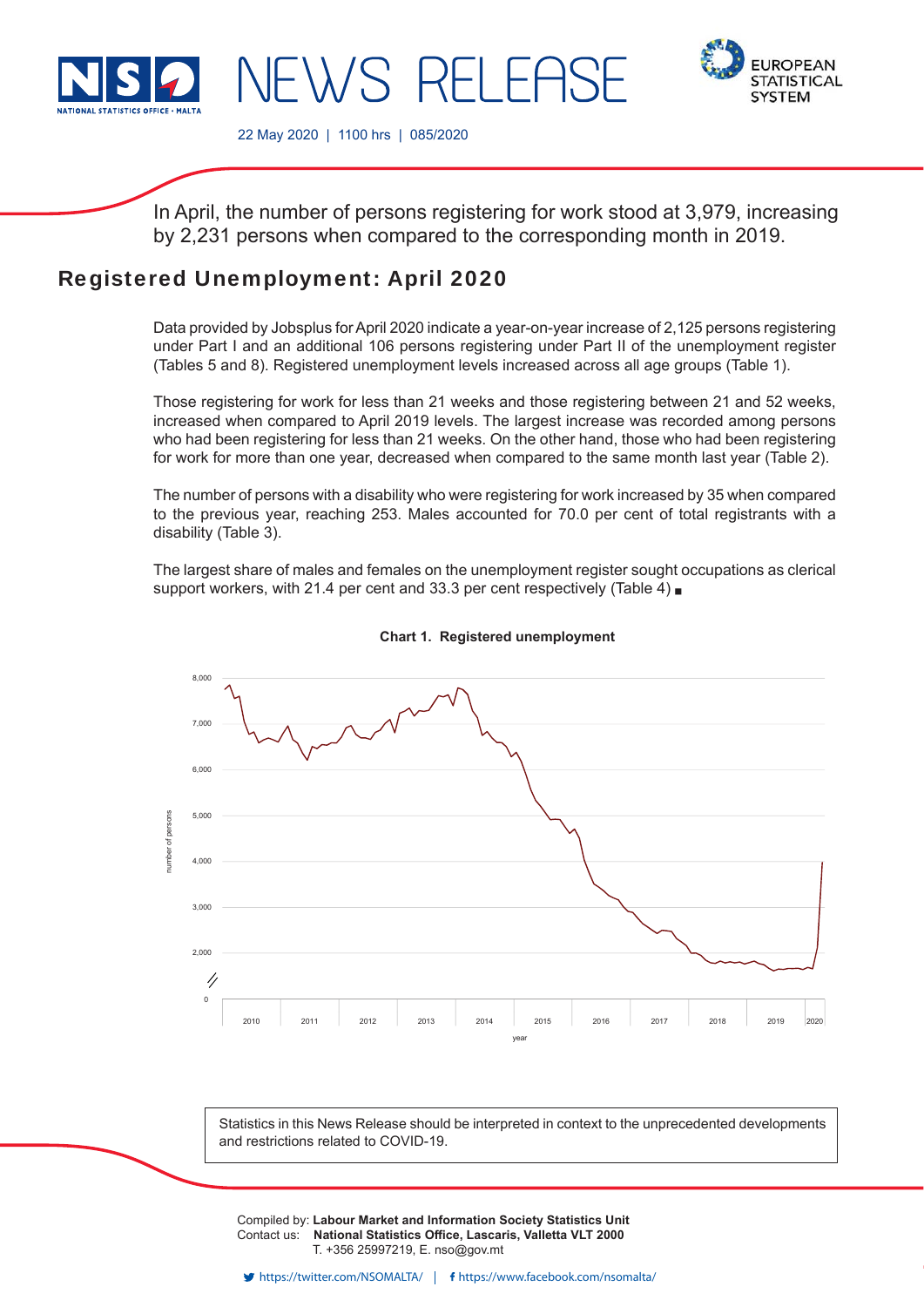| Age group    |              | Annual average 2018 |              |              | Annual average 2019 |              |              | <b>March 2019</b> |              |              | <b>March 2020</b> |              |              | <b>April 2019</b> |       |              | April 2020     |              |
|--------------|--------------|---------------------|--------------|--------------|---------------------|--------------|--------------|-------------------|--------------|--------------|-------------------|--------------|--------------|-------------------|-------|--------------|----------------|--------------|
| and sex      | <b>Malta</b> | Gozo                | <b>Total</b> | <b>Malta</b> | Gozo                | <b>Total</b> | <b>Malta</b> | Gozo              | <b>Total</b> | <b>Malta</b> | Gozo              | <b>Total</b> | <b>Malta</b> | Gozo              | Total | <b>Malta</b> | Gozo           | <b>Total</b> |
| Under 20     | 75           | 8                   | 83           | 81           | 5                   | 86           | 81           | 3                 | 84           | 94           | 10                | 104          | 82           | 5                 | 87    | 164          | 15             | 179          |
| Males        | 46           | 6                   | 52           | 53           | $\overline{2}$      | 55           | 52           | $\mathbf{1}$      | 53           | 59           | $\overline{7}$    | 66           | 53           | 2                 | 55    | 94           | 8              | 102          |
| Females      | 29           | 2                   | 31           | 28           | 3                   | 31           | 29           | $\overline{2}$    | 31           | 35           | 3                 | 38           | 29           | $\sqrt{3}$        | 32    | 70           | $\overline{7}$ | 77           |
| $20 - 24$    | 99           | 15                  | 114          | 100          | 15                  | 115          | 101          | 13                | 114          | 163          | 34                | 197          | 94           | 8                 | 102   | 447          | 42             | 489          |
| Males        | 64           | 9                   | 73           | 67           | 11                  | 78           | 68           | $\,6\,$           | 74           | 101          | 22                | 123          | 62           | 5                 | 67    | 263          | 24             | 287          |
| Females      | 35           | 6                   | 41           | 33           | $\overline{4}$      | 37           | 33           | $\overline{7}$    | 40           | 62           | 12                | 74           | 32           | 3                 | 35    | 184          | 18             | 202          |
| 25-29        | 115          | 8                   | 123          | 101          | 10                  | 111          | 99           | 10                | 109          | 172          | $\overline{7}$    | 179          | 98           | 12                | 110   | 445          | 33             | 478          |
| Males        | 75           | 3                   | 78           | 66           | $6\,$               | 72           | 65           | $\,6\,$           | 71           | 108          | 3                 | 111          | 63           | 5                 | 68    | 246          | 16             | 262          |
| Females      | 40           | 5                   | 45           | 35           | $\overline{4}$      | 39           | 34           | $\overline{4}$    | 38           | 64           | $\overline{4}$    | 68           | 35           | $\overline{7}$    | 42    | 199          | 17             | 216          |
| 30-44        | 495          | 59                  | 554          | 471          | 51                  | 522          | 489          | 49                | 538          | 627          | 52                | 679          | 483          | 49                | 532   | 1,259        | 100            | 1,359        |
| Males        | 369          | 39                  | 408          | 350          | 35                  | 385          | 371          | 33                | 404          | 426          | 35                | 461          | 361          | 34                | 395   | 772          | 58             | 830          |
| Females      | 126          | 20                  | 146          | 121          | 16                  | 137          | 118          | 16                | 134          | 201          | 17                | 218          | 122          | 15                | 137   | 487          | 42             | 529          |
| 45 and over  | 877          | 96                  | 973          | 780          | 86                  | 866          | 828          | 99                | 927          | 890          | 76                | 966          | 819          | 98                | 917   | 1,358        | 116            | 1,474        |
| Males        | 628          | 58                  | 686          | 547          | 50                  | 597          | 587          | 56                | 643          | 619          | 43                | 662          | 578          | 57                | 635   | 891          | 57             | 948          |
| Females      | 249          | 38                  | 287          | 233          | 36                  | 269          | 241          | 43                | 284          | 271          | 33                | 304          | 241          | 41                | 282   | 467          | 59             | 526          |
| <b>Total</b> | 1,661        | 186                 | 1,847        | 1,533        | 167                 | 1,700        | 1,598        | 174               | 1,772        | 1,946        | 179               | 2,125        | 1,576        | 172               | 1,748 | 3,673        | 306            | 3,979        |
| Males        | 1,182        | 115                 | 1,297        | 1.083        | 104                 | 1,187        | 1,143        | 102               | 1,245        | 1,313        | 110               | 1,423        | 1,117        | 103               | 1,220 | 2,266        | 163            | 2,429        |
| Females      | 479          | 71                  | 550          | 450          | 63                  | 513          | 455          | $72\,$            | 527          | 633          | 69                | 702          | 459          | 69                | 528   | 1,407        | 143            | 1,550        |

Table 1. Persons registering for work under Part I and Part II of the unemployment register by region, age group and sex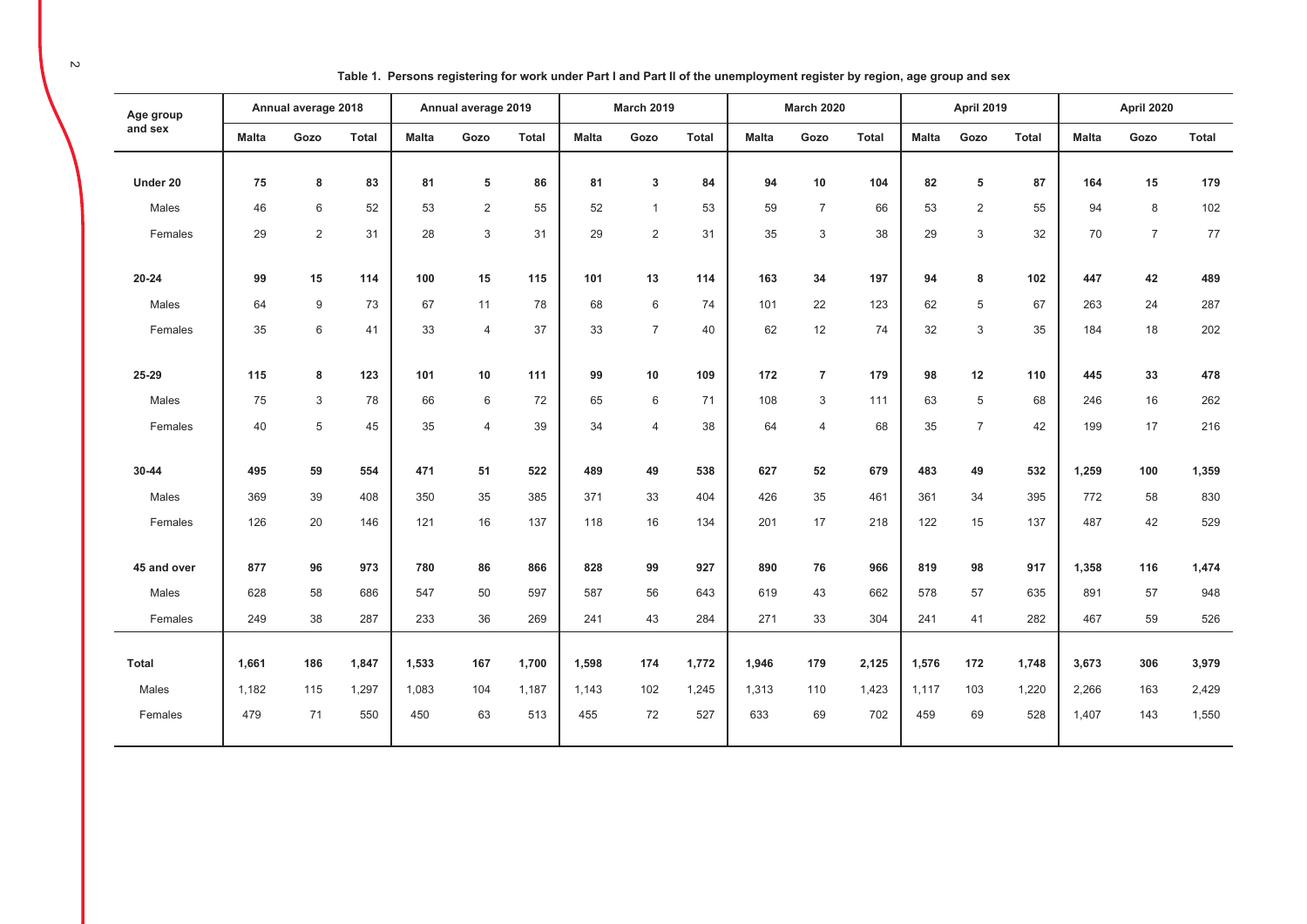| <b>Duration of</b>      | Annual average |       | <b>March</b> |       | <b>April</b> |       |
|-------------------------|----------------|-------|--------------|-------|--------------|-------|
| registration<br>and sex | 2018           | 2019  | 2019         | 2020  | 2019         | 2020  |
| Under 21 weeks          | 709            | 698   | 692          | 1,248 | 675          | 3,058 |
| Males                   | 473            | 467   | 472          | 789   | 442          | 1,761 |
| Females                 | 236            | 231   | 220          | 459   | 233          | 1,297 |
|                         |                |       |              |       |              |       |
| 21 to 52 weeks          | 265            | 262   | 287          | 281   | 291          | 328   |
| <b>Males</b>            | 189            | 192   | 211          | 196   | 221          | 236   |
| Females                 | 76             | 70    | 76           | 85    | 70           | 92    |
|                         |                |       |              |       |              |       |
| Over 1 year             | 873            | 740   | 793          | 596   | 782          | 593   |
| Males                   | 635            | 528   | 562          | 438   | 557          | 432   |
| Females                 | 238            | 212   | 231          | 158   | 225          | 161   |
|                         |                |       |              |       |              |       |
| <b>Total</b>            | 1,847          | 1,700 | 1,772        | 2,125 | 1,748        | 3,979 |
| <b>Males</b>            | 1,297          | 1,187 | 1,245        | 1,423 | 1,220        | 2,429 |
| Females                 | 550            | 513   | 527          | 702   | 528          | 1,550 |
|                         |                |       |              |       |              |       |

#### Table 2. Persons registering for work under Part I and Part II of the unemployment register by duration of registration and sex

## Table 3. Persons with a disability registering for work under Part I and Part II of the unemployment register by type of registration and sex

|                                     |     |       | Annual average |       |      | <b>March</b> |     |               |      | April |     |       |
|-------------------------------------|-----|-------|----------------|-------|------|--------------|-----|---------------|------|-------|-----|-------|
| <b>Registration type</b><br>and sex |     | 2018  |                | 2019  | 2019 |              |     | 2020          | 2019 |       |     | 2020  |
|                                     | No. | $\%$  | No.            | $\%$  | No.  | %            | No. | $\frac{0}{0}$ | No.  | $\%$  | No. | $\%$  |
| Total (Part I)                      | 253 | 100.0 | 212            | 100.0 | 207  | 100.0        | 230 | 100.0         | 206  | 100.0 | 242 | 100.0 |
| Males                               | 188 | 74.3  | 147            | 69.3  | 143  | 69.1         | 163 | 70.9          | 140  | 68.0  | 167 | 69.0  |
| Females                             | 65  | 25.7  | 65             | 30.7  | 64   | 30.9         | 67  | 29.1          | 66   | 32.0  | 75  | 31.0  |
|                                     |     |       |                |       |      |              |     |               |      |       |     |       |
| <b>Total (Part II)</b>              | 10  | 100.0 | 9              | 100.0 | 12   | 100.0        | 9   | 100.0         | 12   | 100.0 | 11  | 100.0 |
| Males                               | 7   | 70.0  | 7              | 77.8  | 9    | 75.0         | 7   | 77.8          | 9    | 75.0  | 10  | 90.9  |
| Females                             | 3   | 30.0  | $\overline{2}$ | 22.2  | 3    | 25.0         | 2   | 22.2          | 3    | 25.0  | 1   | 9.1   |
|                                     |     |       |                |       |      |              |     |               |      |       |     |       |
| Total (Parts I and II)              | 263 | 100.0 | 221            | 100.0 | 219  | 100.0        | 239 | 100.0         | 218  | 100.0 | 253 | 100.0 |
| Males                               | 195 | 74.1  | 154            | 69.7  | 152  | 69.4         | 170 | 71.1          | 149  | 68.3  | 177 | 70.0  |
| Females                             | 68  | 25.9  | 67             | 30.3  | 67   | 30.6         | 69  | 28.9          | 69   | 31.7  | 76  | 30.0  |
|                                     |     |       |                |       |      |              |     |               |      |       |     |       |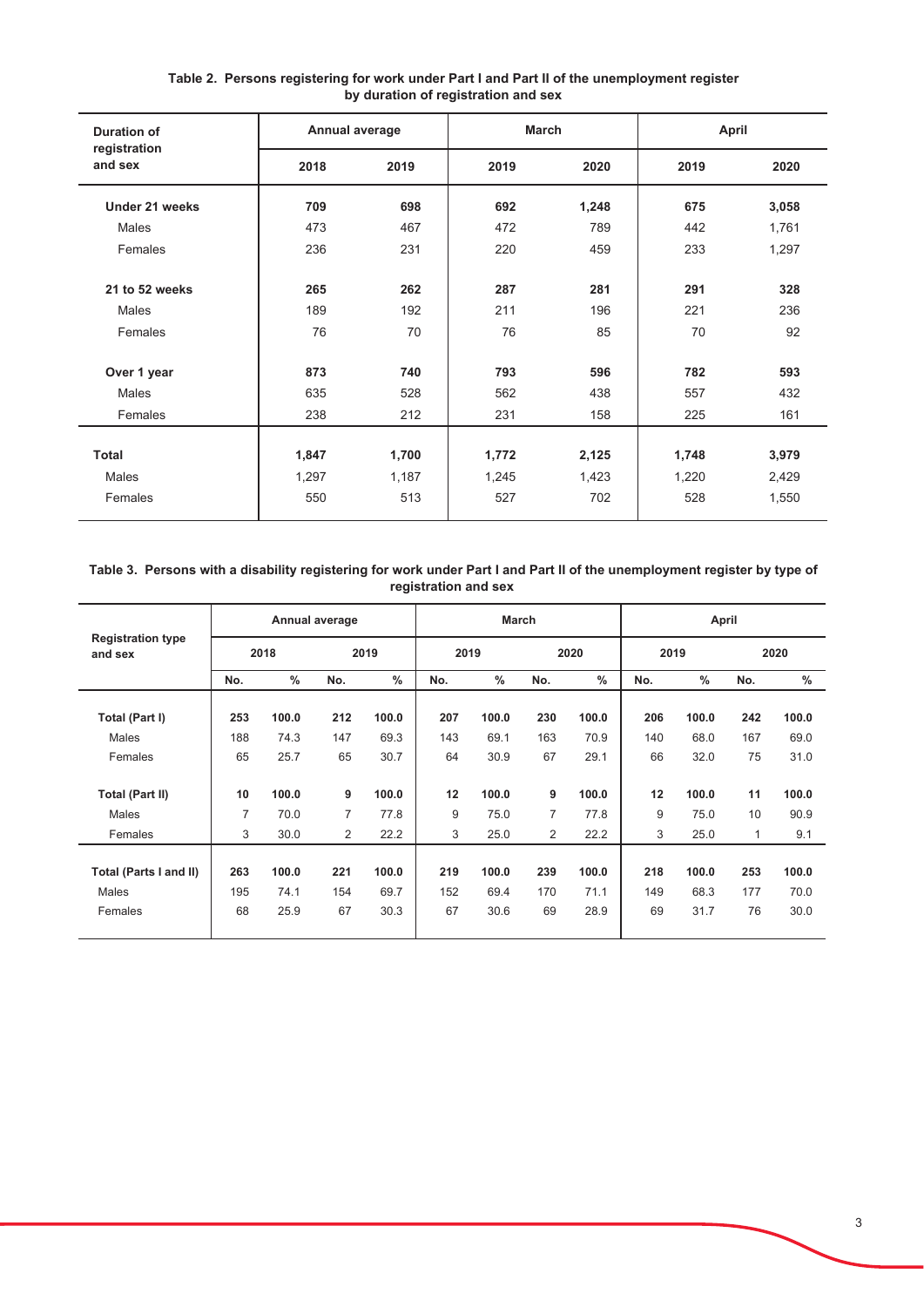|                                         |              |               | Annual average 2018 |      |              |      |              |               | <b>March 2019</b> |      |              |      |              |      | April 2019 |               |  |
|-----------------------------------------|--------------|---------------|---------------------|------|--------------|------|--------------|---------------|-------------------|------|--------------|------|--------------|------|------------|---------------|--|
| Occupation (ISCO 08)                    | <b>Males</b> |               | <b>Females</b>      |      | <b>Total</b> |      | <b>Males</b> |               | Females           |      | <b>Total</b> |      | <b>Males</b> |      | Females    |               |  |
|                                         | No.          | $\frac{9}{6}$ | No.                 | %    | No.          | %    | No.          | $O_{\Lambda}$ | No.               | %    | No.          | %    | No.          | %    | No.        | $\frac{0}{0}$ |  |
| Managers                                | 73           | 5.6           | 26                  | 4.7  | 99           | 5.4  | 79           | 6.3           | 22                | 4.2  | 101          | 5.7  | 74           | 5.8  | 25         | 4.7           |  |
| Professionals                           | 157          | 12.1          | 46                  | 8.4  | 203          | 11.0 | 135          | 10.8          | 41                | 7.8  | 176          | 9.9  | 131          | 10.7 | 38         | 7.2           |  |
| Technicians and associate professionals | 167          | 12.9          | 102                 | 18.5 | 269          | 14.6 | 159          | 12.8          | 89                | 16.9 | 248          | 14.0 | 151          | 12.4 | 95         | 18.0          |  |

24.7

15.4

 $3.1$ 

9.8

6.9

 $9.1$ 

100.0

Table 4. Persons registering for work under Part I and Part II of the unemployment register by sex and main type of occupation sought

227

181

50

178

98

138

1.245

18.2

14.5

 $4.0$ 

14.3

7.9

 $11.1$ 

100.0

206

110

 $\overline{2}$ 

 $\overline{7}$ 

30

20

527

39.1

20.9

 $0.4$ 

 $1.3$ 

5.7

3.8

 $100.0$ 

433

291

52

185

128

158

1.772

24.4

16.4

2.9

10.4

 $7.2$ 

8.9

 $100.0$ 

227

180

50

177

94

139

 $1.220$ 

18.6

14.8

 $4.1$ 

14.5

 $7.7$ 

11.4

 $100.0$ 

206

100

 $\overline{2}$ 

6

38

18

528

39.0

18.9

 $0.4$ 

 $1.1$ 

 $7.2$ 

 $3.4$ 

 $100.0$ 

Total No.

96

169

246

433

280

52

183

132

157

1.748

 $\%$ 

 $5.5$ 

9.7

 $14.1$ 

24.8

16.0

 $3.0$ 

10.5

7.6

 $9.0$ 

 $100.0$ 

|                                                    |              |       | Annual average 2019 |       |       |       |              |               | <b>March 2020</b> |               |              |       |              |       | <b>April 2020</b> |               |       |       |
|----------------------------------------------------|--------------|-------|---------------------|-------|-------|-------|--------------|---------------|-------------------|---------------|--------------|-------|--------------|-------|-------------------|---------------|-------|-------|
| Occupation (ISCO 08)                               | <b>Males</b> |       | Females             |       | Total |       | <b>Males</b> |               | <b>Females</b>    |               | <b>Total</b> |       | <b>Males</b> |       | <b>Females</b>    |               | Total |       |
|                                                    | No.          | $\%$  | No.                 | $\%$  | No.   | $\%$  | No.          | $\frac{9}{6}$ | No.               | $\frac{0}{0}$ | No.          | $\%$  | No.          | $\%$  | No.               | $\frac{0}{6}$ | No.   | $\%$  |
| Managers                                           | 69           | 5.8   | 26                  | 5.1   | 95    | 5.6   | 94           | 6.6           | 44                | 6.3           | 138          | 6.5   | 213          | 8.8   | 129               | 8.3           | 342   | 8.6   |
| Professionals                                      | 130          | 11.0  | 40                  | 7.8   | 170   | 10.0  | 161          | 11.3          | 53                | 7.5           | 214          | 10.1  | 263          | 10.8  | 137               | 8.8           | 400   | 10.1  |
| Technicians and associate professionals            | 151          | 12.7  | 88                  | 17.2  | 239   | 14.1  | 203          | 14.3          | 118               | 16.8          | 321          | 15.1  | 445          | 18.3  | 330               | 21.3          | 775   | 19.5  |
| Clerical support workers                           | 221          | 18.6  | 200                 | 39.0  | 421   | 24.8  | 284          | 20.0          | 274               | 39.0          | 558          | 26.3  | 519          | 21.4  | 516               | 33.3          | 1.035 | 26.0  |
| Service and sales workers                          | 169          | 14.2  | 102                 | 19.9  | 271   | 15.9  | 189          | 13.3          | 136               | 19.4          | 325          | 15.3  | 287          | 11.8  | 311               | 20.1          | 598   | 15.0  |
| Skilled agricultural, forestry and fishery workers | 46           | 3.9   | $\overline{2}$      | 0.4   | 48    | 2.8   | 42           | 3.0           |                   | 0.1           | 43           | 2.0   | 50           | 2.1   |                   | 0.1           | 51    | 1.3   |
| Craft and related trades workers                   | 171          | 14.4  | 6                   | 1.2   | 177   | 10.4  | 171          | 12.0          | 14                | 2.0           | 185          | 8.7   | 253          | 10.4  | 13                | 0.8           | 266   | 6.7   |
| Plant and machine operators and assemblers         | 95           | 8.0   | 29                  | 5.7   | 124   | 7.3   | 116          | 8.2           | 36                | 5.1           | 152          | 7.2   | 176          | 7.2   | 57                | 3.7           | 233   | 5.9   |
| Elementary occupations                             | 135          | 11.4  | 20                  | 3.9   | 155   | 9.1   | 163          | 11.5          | 26                | 3.7           | 189          | 8.9   | 223          | 9.2   | 56                | 3.6           | 279   | 7.0   |
| Total                                              | 1,187        | 100.0 | 513                 | 100.0 | 1,700 | 100.0 | 1,423        | 100.0         | 702               | 100.0         | 2,125        | 100.0 | 2,429        | 100.0 | 1,550             | 100.0         | 3,979 | 100.0 |

Note: Percentage totals may not add up due to rounding.

Clerical support workers

Service and sales workers

Elementary occupations

Total

Craft and related trades workers

Skilled agricultural, forestry and fishery workers

Plant and machine operators and assemblers

243

182

57

174

100

144

1.297

18.7

 $14.0$ 

 $4.4$ 

13.4

7.7

 $11.1$ 

 $100.0$ 

214

103

 $\overline{1}$ 

 $\overline{7}$ 

27

24

550

38.9

18.7

 $0.2$ 

 $1.3$ 

4.9

 $4.4$ 

100.0

457

285

58

181

127

168

1.847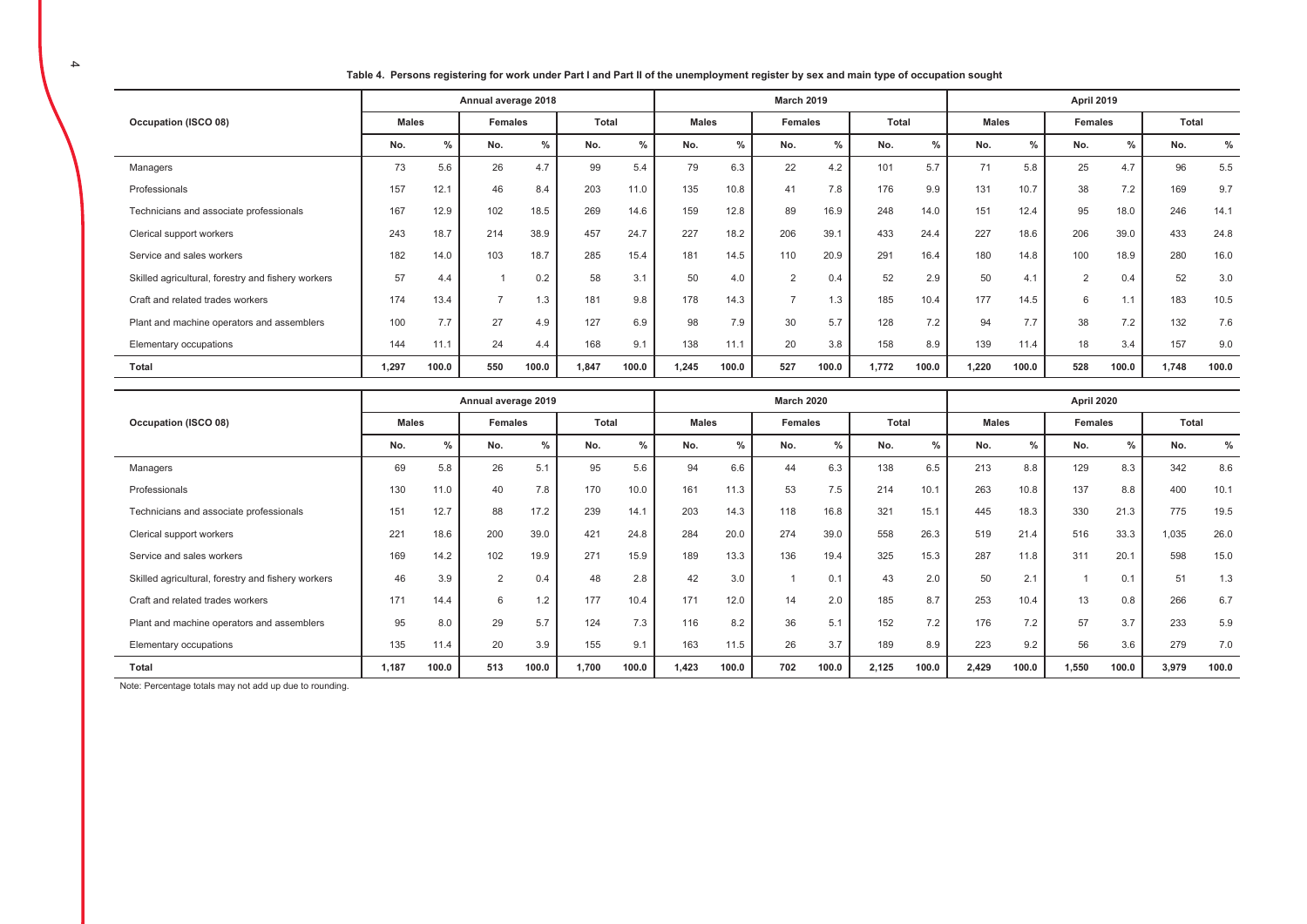| Age group    |              | Annual average 2018 |       |              | Annual average 2019 |              |              | <b>March 2019</b> |       |              | <b>March 2020</b> |       |              | April 2019   |       |              | April 2020     |              |
|--------------|--------------|---------------------|-------|--------------|---------------------|--------------|--------------|-------------------|-------|--------------|-------------------|-------|--------------|--------------|-------|--------------|----------------|--------------|
| and sex      | <b>Malta</b> | Gozo                | Total | <b>Malta</b> | Gozo                | <b>Total</b> | <b>Malta</b> | Gozo              | Total | <b>Malta</b> | Gozo              | Total | <b>Malta</b> | Gozo         | Total | <b>Malta</b> | Gozo           | <b>Total</b> |
| Under 20     | 65           | $\overline{7}$      | 72    | 71           | 5                   | 76           | 71           | 3                 | 74    | 84           | 9                 | 93    | 73           | 4            | 77    | 155          | 14             | 169          |
| Males        | 40           | 5                   | 45    | 47           | $\overline{2}$      | 49           | 46           | $\overline{1}$    | 47    | 53           | 6                 | 59    | 47           | $\mathbf{1}$ | 48    | 89           | $\overline{7}$ | 96           |
| Females      | 25           | 2                   | 27    | 24           | 3                   | 27           | 25           | 2                 | 27    | 31           | 3                 | 34    | 26           | 3            | 29    | 66           | $\overline{7}$ | 73           |
|              |              |                     |       |              |                     |              |              |                   |       |              |                   |       |              |              |       |              |                |              |
| $20 - 24$    | 82           | 14                  | 96    | 83           | 12                  | 95           | 85           | 13                | 98    | 142          | 28                | 170   | 79           | 8            | 87    | 416          | 34             | 450          |
| Males        | 52           | 9                   | 61    | 56           | $9\,$               | 65           | 58           | 6                 | 64    | 86           | 16                | 102   | 52           | 5            | 57    | 239          | 17             | 256          |
| Females      | 30           | 5                   | 35    | 27           | 3                   | 30           | 27           | $\overline{7}$    | 34    | 56           | 12                | 68    | 27           | 3            | 30    | 177          | 17             | 194          |
| 25-29        | 95           | 6                   | 101   | 86           | 9                   | 95           | 88           | 9                 | 97    | 151          | $\overline{7}$    | 158   | 84           | 10           | 94    | 416          | 30             | 446          |
|              |              |                     |       |              |                     |              |              |                   |       |              |                   |       |              |              |       |              |                |              |
| Males        | 61           | 2                   | 63    | 55           | 6                   | 61           | 58           | 6                 | 64    | 90           | 3                 | 93    | 53           | 5            | 58    | 224          | 14             | 238          |
| Females      | 34           | $\overline{4}$      | 38    | 31           | 3                   | 34           | 30           | 3                 | 33    | 61           | $\overline{4}$    | 65    | 31           | 5            | 36    | 192          | 16             | 208          |
| 30-44        | 440          | 54                  | 494   | 416          | 47                  | 463          | 434          | 44                | 478   | 562          | 50                | 612   | 423          | 46           | 469   | 1,180        | 96             | 1,276        |
| Males        | 326          | 36                  | 362   | 309          | 32                  | 341          | 326          | 30                | 356   | 384          | 34                | 418   | 314          | 31           | 345   | 714          | 56             | 770          |
| Females      | 114          | 18                  | 132   | 107          | 15                  | 122          | 108          | 14                | 122   | 178          | 16                | 194   | 109          | 15           | 124   | 466          | 40             | 506          |
|              |              |                     |       |              |                     |              |              |                   |       |              |                   |       |              |              |       |              |                |              |
| 45 and over  | 831          | 91                  | 922   | 729          | 84                  | 813          | 773          | 94                | 867   | 819          | 71                | 890   | 772          | 95           | 867   | 1,268        | 110            | 1,378        |
| Males        | 594          | 55                  | 649   | 510          | 49                  | 559          | 551          | 52                | 603   | 558          | 40                | 598   | 546          | 54           | 600   | 817          | 53             | 870          |
| Females      | 237          | 36                  | 273   | 219          | 35                  | 254          | 222          | 42                | 264   | 261          | 31                | 292   | 226          | 41           | 267   | 451          | 57             | 508          |
| <b>Total</b> | 1,513        | 172                 | 1,685 | 1,385        | 157                 | 1,542        | 1,451        | 163               | 1,614 | 1,758        | 165               | 1,923 | 1,431        | 163          | 1,594 | 3,435        | 284            | 3,719        |
|              |              |                     |       |              |                     |              |              |                   |       |              |                   |       |              |              |       |              |                |              |
| Males        | 1,073        | 107                 | 1,180 | 977          | 98                  | 1,075        | 1,039        | 95                | 1,134 | 1,171        | 99                | 1,270 | 1,012        | 96           | 1,108 | 2,083        | 147            | 2,230        |
| Females      | 440          | 65                  | 505   | 408          | 59                  | 467          | 412          | 68                | 480   | 587          | 66                | 653   | 419          | 67           | 486   | 1,352        | 137            | 1,489        |

Table 5. Persons registering for work under Part I of the unemployment register by region, age group and sex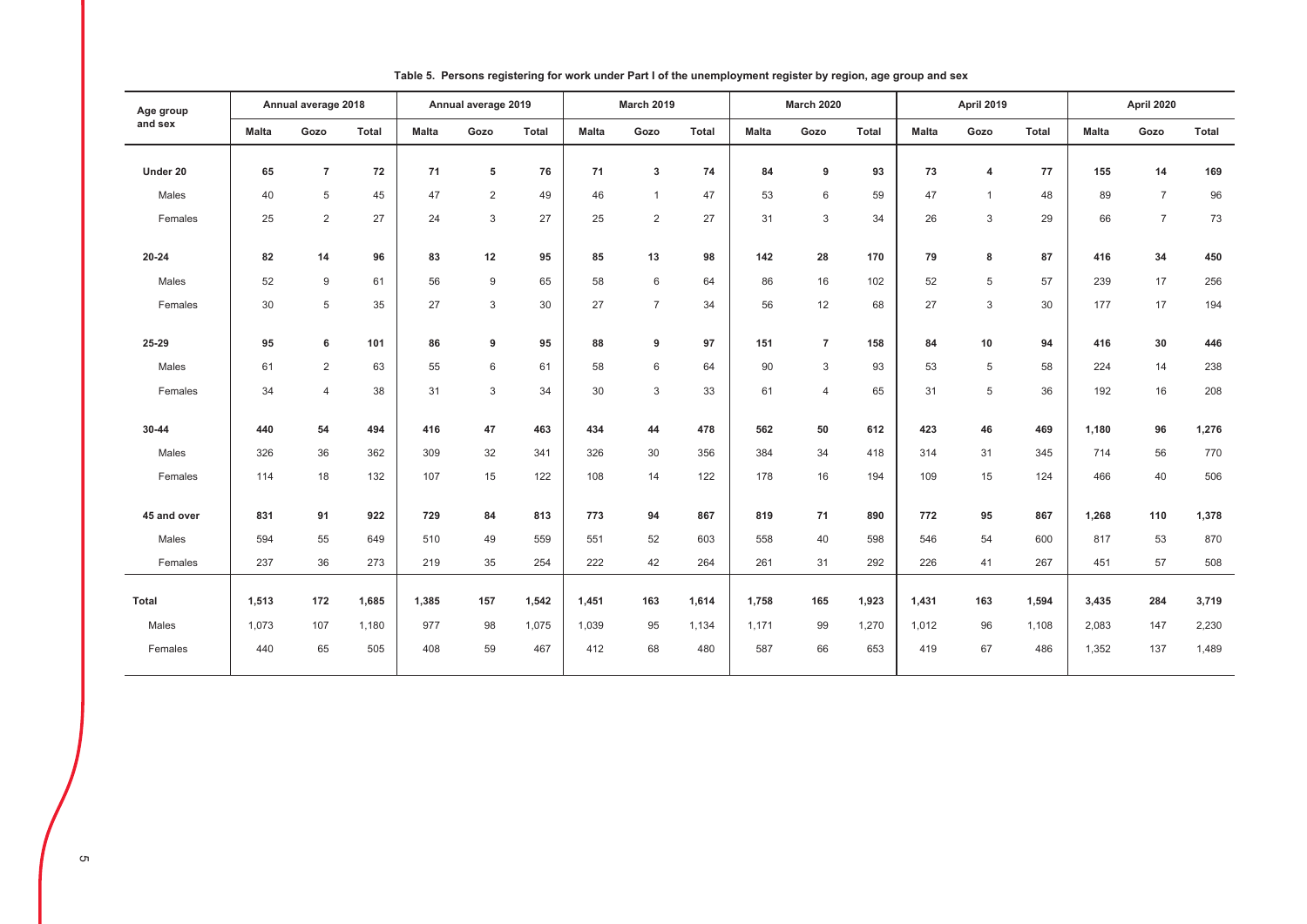| <b>Duration of</b>      | Annual average |       | <b>March</b> |       | April |       |
|-------------------------|----------------|-------|--------------|-------|-------|-------|
| registration<br>and sex | 2018           | 2019  | 2019         | 2020  | 2019  | 2020  |
|                         |                |       |              |       |       |       |
| Under 21 weeks          | 554            | 550   | 550          | 1,061 | 533   | 2,810 |
| Males                   | 361            | 363   | 373          | 649   | 340   | 1,573 |
| Females                 | 193            | 187   | 177          | 412   | 193   | 1,237 |
|                         |                |       |              |       |       |       |
| 21 to 52 weeks          | 258            | 252   | 271          | 266   | 279   | 316   |
| Males                   | 184            | 184   | 199          | 183   | 211   | 225   |
| Females                 | 74             | 68    | 72           | 83    | 68    | 91    |
|                         |                |       |              |       |       |       |
| Over 1 year             | 873            | 740   | 793          | 596   | 782   | 593   |
| Males                   | 635            | 528   | 562          | 438   | 557   | 432   |
| Females                 | 238            | 212   | 231          | 158   | 225   | 161   |
|                         |                |       |              |       |       |       |
| <b>Total</b>            | 1,685          | 1,542 | 1,614        | 1,923 | 1,594 | 3,719 |
| <b>Males</b>            | 1,180          | 1,075 | 1,134        | 1,270 | 1,108 | 2,230 |
| Females                 | 505            | 467   | 480          | 653   | 486   | 1,489 |
|                         |                |       |              |       |       |       |

Table 6. Persons registering for work under Part I of the unemployment register by duration of registration and sex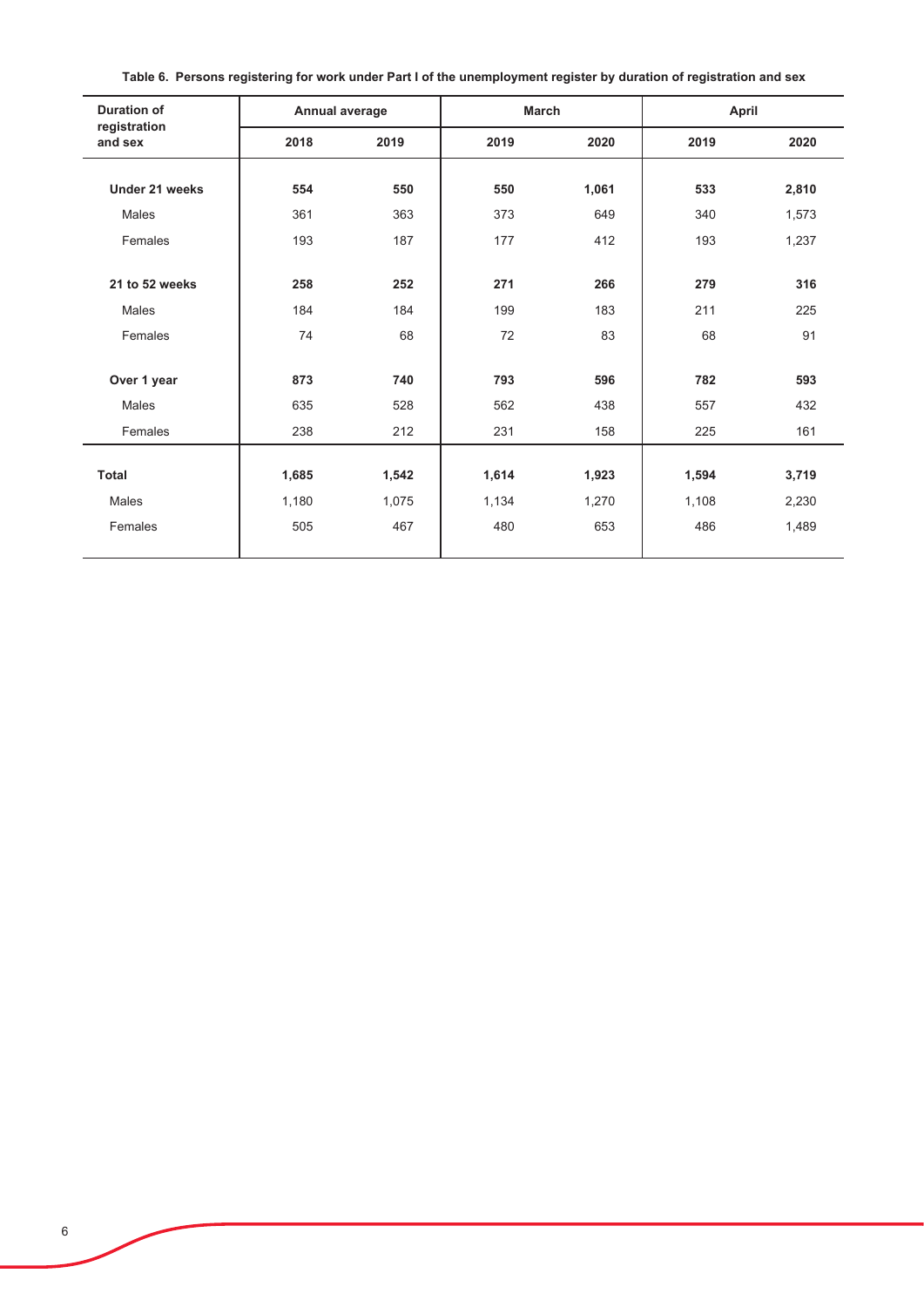|                                                    |              |       | Annual average 2018 |               |       |               |              |               | <b>March 2019</b> |       |       |       |              |               | <b>April 2019</b> |       |              |       |
|----------------------------------------------------|--------------|-------|---------------------|---------------|-------|---------------|--------------|---------------|-------------------|-------|-------|-------|--------------|---------------|-------------------|-------|--------------|-------|
| Occupation (ISCO 08)                               | <b>Males</b> |       | Females             |               | Total |               | <b>Males</b> |               | Females           |       | Total |       | <b>Males</b> |               | Females           |       | <b>Total</b> |       |
|                                                    | No.          | $\%$  | No.                 | $\frac{1}{2}$ | No.   | $\frac{0}{0}$ | No.          | $\frac{0}{2}$ | No.               | $\%$  | No.   | $\%$  | No.          | $\frac{9}{6}$ | No.               | $\%$  | No.          | $\%$  |
| Managers                                           | 67           | 5.7   | 24                  | 4.8           | 91    | 5.4           | 67           | 5.9           | 19                | 4.0   | 86    | 5.3   | 65           | 5.9           | 23                | 4.7   | 88           | 5.5   |
| Professionals                                      | 146          | 12.4  | 43                  | 8.5           | 189   | 11.2          | 130          | 11.5          | 39                | 8.1   | 169   | 10.5  | 120          | 10.8          | 38                | 7.8   | 158          | 9.9   |
| Technicians and associate professionals            | 148          | 12.5  | 92                  | 18.2          | 240   | 14.2          | 141          | 12.4          | 78                | 16.3  | 219   | 13.6  | 136          | 12.3          | 89                | 18.3  | 225          | 14.1  |
| Clerical support workers                           | 220          | 18.6  | 195                 | 38.6          | 415   | 24.6          | 201          | 17.7          | 188               | 39.2  | 389   | 24.1  | 204          | 18.4          | 187               | 38.5  | 391          | 24.5  |
| Service and sales workers                          | 163          | 13.8  | 94                  | 18.6          | 257   | 15.3          | 171          | 15.1          | 99                | 20.6  | 270   | 16.7  | 168          | 15.2          | 89                | 18.3  | 257          | 16.1  |
| Skilled agricultural, forestry and fishery workers | 52           | 4.4   |                     | 0.2           | 53    | 3.1           | 45           | 4.0           |                   | 0.2   | 46    | 2.9   | 43           | 3.9           | 2                 | 0.4   | 45           | 2.8   |
| Craft and related trades workers                   | 157          | 13.3  | $\rightarrow$       | 1.4           | 164   | 9.7           | 162          | 14.3          | $\rightarrow$     | 1.5   | 169   | 10.5  | 162          | 14.6          | 6                 | 1.2   | 168          | 10.5  |
| Plant and machine operators and assemblers         | 92           | 7.8   | 26                  | 5.1           | 118   | 7.0           | 88           | 7.8           | 30                | 6.3   | 118   | 7.3   | 83           | 7.5           | 35                | 7.2   | 118          | 7.4   |
| Elementary occupations                             | 135          | 11.4  | 23                  | 4.6           | 158   | 9.4           | 129          | 11.4          | 19                | 4.0   | 148   | 9.2   | 127          | 11.5          | 17                | 3.5   | 144          | 9.0   |
| Total                                              | 1,180        | 100.0 | 505                 | 100.0         | 1,685 | 100.0         | 1,134        | 100.0         | 480               | 100.0 | 1,614 | 100.0 | 1.108        | 100.0         | 486               | 100.0 | 1,594        | 100.0 |
|                                                    |              |       |                     |               |       |               |              |               |                   |       |       |       |              |               |                   |       |              |       |

## Table 7. Persons registering for work under Part I of the unemployment register by sex and main type of occupation sought

|                                                    |              |               | Annual average 2019 |               |              |               |              |               | <b>March 2020</b> |       |              |               |              |               | April 2020     |               |              |       |
|----------------------------------------------------|--------------|---------------|---------------------|---------------|--------------|---------------|--------------|---------------|-------------------|-------|--------------|---------------|--------------|---------------|----------------|---------------|--------------|-------|
| Occupation (ISCO 08)                               | <b>Males</b> |               | Females             |               | <b>Total</b> |               | <b>Males</b> |               | <b>Females</b>    |       | <b>Total</b> |               | <b>Males</b> |               | <b>Females</b> |               | <b>Total</b> |       |
|                                                    | No.          | $\frac{0}{n}$ | No.                 | $\frac{9}{6}$ | No.          | $\frac{0}{0}$ | No.          | $\frac{0}{6}$ | No.               | $\%$  | No.          | $\frac{9}{6}$ | No.          | $\frac{0}{0}$ | No.            | $\frac{9}{6}$ | No.          | $\%$  |
| Managers                                           | 61           | 5.7           | 24                  | 5.1           | 85           | 5.5           | 83           | 6.5           | 41                | 6.3   | 124          | 6.4           | 189          | 8.5           | 124            | 8.3           | 313          | 8.4   |
| Professionals                                      | 121          | 11.3          | 37                  | 7.9           | 158          | 10.2          | 151          | 11.9          | 53                | 8.1   | 204          | 10.6          | 247          | 11.1          | 131            | 8.8           | 378          | 10.2  |
| Technicians and associate professionals            | 135          | 12.6          | 80                  | 17.1          | 215          | 13.9          | 173          | 13.6          | 108               | 16.5  | 281          | 14.6          | 402          | 18.0          | 318            | 21.4          | 720          | 19.4  |
| Clerical support workers                           | 199          | 18.5          | 178                 | 38.1          | 377          | 24.4          | 247          | 19.4          | 250               | 38.3  | 497          | 25.8          | 482          | 21.6          | 495            | 33.2          | 977          | 26.3  |
| Service and sales workers                          | 155          | 14.4          | 94                  | 20.1          | 249          | 16.1          | 171          | 13.5          | 127               | 19.4  | 298          | 15.5          | 265          | 11.9          | 298            | 20.0          | 563          | 15.1  |
| Skilled agricultural, forestry and fishery workers | 42           | 3.9           | $\mathcal{P}$       | 0.4           | 44           | 2.9           | 38           | 3.0           |                   | 0.2   | 39           | 2.0           | 46           | 2.1           |                | 0.1           | 47           | 1.3   |
| Craft and related trades workers                   | 154          | 14.3          | 6                   | 1.3           | 160          | 10.4          | 154          | 12.1          | 12                | 1.8   | 166          | 8.6           | 228          | 10.2          | 13             | 0.9           | 241          | 6.5   |
| Plant and machine operators and assemblers         | 85           | 7.9           | 27                  | 5.8           | 112          | 7.3           | 108          | 8.5           | 35                | 5.4   | 143          | 7.4           | 165          | 7.4           | 55             | 3.7           | 220          | 5.9   |
| Elementary occupations                             | 123          | 11.4          | 19                  | 4.1           | 142          | 9.2           | 145          | 11.4          | 26                | 4.0   | 171          | 8.9           | 206          | 9.2           | 54             | 3.6           | 260          | 7.0   |
| Total                                              | 1,075        | 100.0         | 467                 | 100.0         | 1.542        | 100.0         | 1,270        | 100.0         | 653               | 100.0 | 1,923        | 100.0         | 2,230        | 100.0         | 1.489          | 100.0         | 3,719        | 100.0 |

Note: Percentage totals may not add up due to rounding.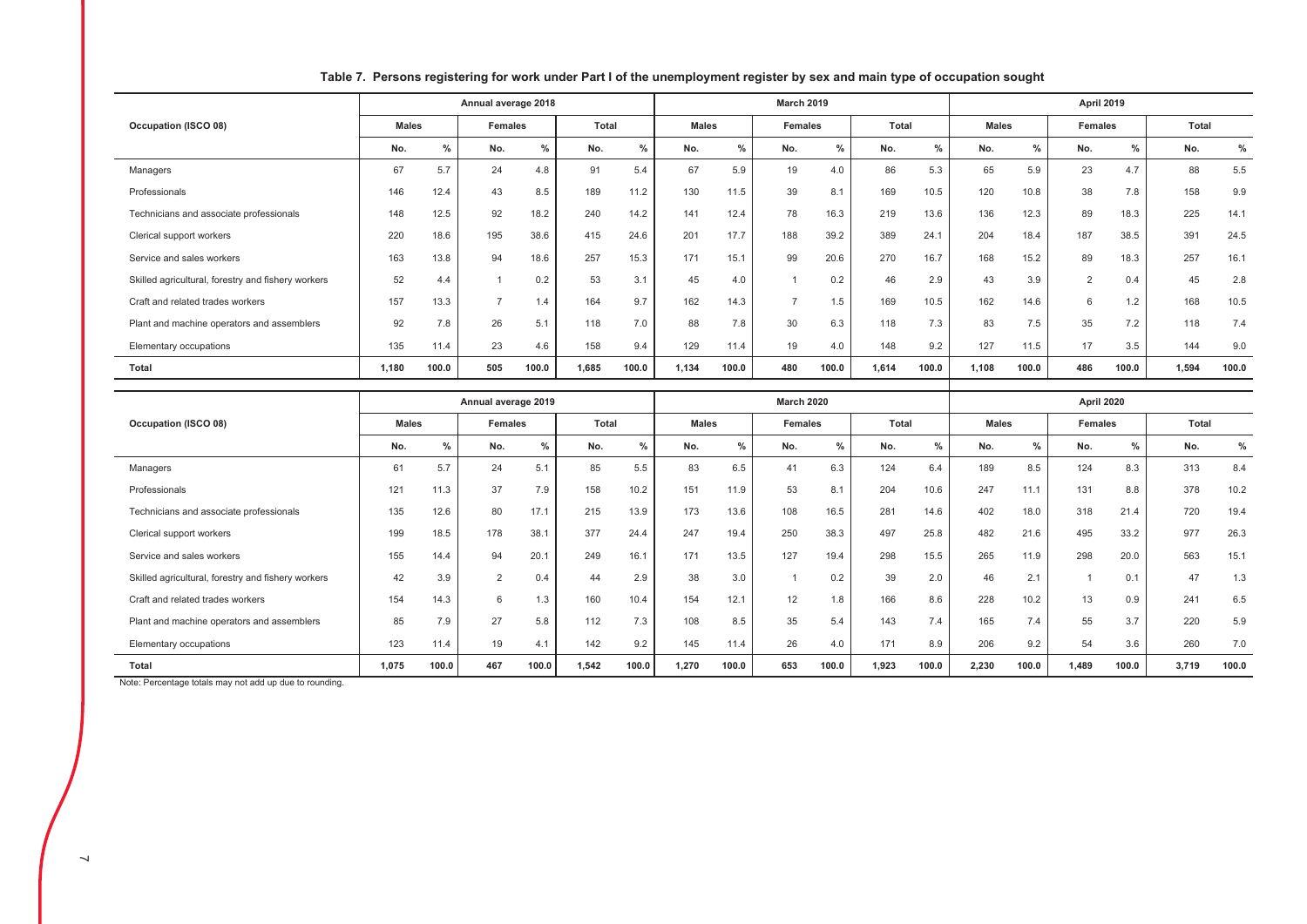| Age group    |                | Annual average 2018 |                |                | Annual average 2019      |                |                | <b>March 2019</b>         |                |                | <b>March 2020</b>         |                |                | <b>April 2019</b>        |                |                | April 2020     |                |
|--------------|----------------|---------------------|----------------|----------------|--------------------------|----------------|----------------|---------------------------|----------------|----------------|---------------------------|----------------|----------------|--------------------------|----------------|----------------|----------------|----------------|
| and sex      | <b>Malta</b>   | Gozo                | <b>Total</b>   | <b>Malta</b>   | Gozo                     | <b>Total</b>   | <b>Malta</b>   | Gozo                      | <b>Total</b>   | <b>Malta</b>   | Gozo                      | <b>Total</b>   | <b>Malta</b>   | Gozo                     | <b>Total</b>   | <b>Malta</b>   | Gozo           | <b>Total</b>   |
| Under 20     | 10             | $\mathbf{1}$        | 11             | 10             | $\blacksquare$           | 10             | 10             | $\blacksquare$            | 10             | 10             | $\overline{1}$            | 11             | 9              | $\blacktriangleleft$     | 10             | 9              | $\mathbf{1}$   | $10$           |
| Males        | 6              | $\mathbf{1}$        | $\overline{7}$ | 6              | $\overline{\phantom{a}}$ | 6              | 6              | $\blacksquare$            | 6              | 6              | $\overline{1}$            | $\overline{7}$ | 6              | $\overline{1}$           | $\overline{7}$ | 5              | $\mathbf{1}$   | $\,6\,$        |
| Females      | $\overline{4}$ | $\sim$              | $\overline{4}$ | $\overline{4}$ | $\sim$                   | $\overline{4}$ | 4              | $\overline{a}$            | $\overline{4}$ | $\overline{4}$ | $\overline{\phantom{a}}$  | $\overline{4}$ | 3              | ÷.                       | 3              | $\overline{4}$ | ÷              | $\overline{4}$ |
| $20 - 24$    | 17             | $\mathbf{1}$        | 18             | 17             | 3                        | 20             | 16             | $\overline{\phantom{a}}$  | 16             | 21             | 6                         | 27             | 15             | $\overline{\phantom{0}}$ | 15             | 31             | 8              | 39             |
| Males        | 12             | $\blacksquare$      | 12             | 11             | $\overline{2}$           | 13             | 10             | $\blacksquare$            | 10             | 15             | $\,6\,$                   | 21             | 10             | $\sim$                   | 10             | 24             | $\overline{7}$ | 31             |
| Females      | 5              | $\mathbf{1}$        | 6              | 6              | $\mathbf{1}$             | $\overline{7}$ | 6              | $\overline{\phantom{a}}$  | 6              | 6              | $\blacksquare$            | 6              | 5              |                          | 5              | $\overline{7}$ | $\mathbf{1}$   | 8              |
| 25-29        | 20             | $\overline{2}$      | 22             | 15             | 1                        | 16             | 11             | $\mathbf{1}$              | 12             | 21             | $\overline{\phantom{a}}$  | 21             | 14             | $\overline{2}$           | 16             | 29             | 3              | $32\,$         |
| Males        | 14             | $\mathbf{1}$        | 15             | 11             | $\sim$                   | 11             | $\overline{7}$ | $\overline{\phantom{a}}$  | $\overline{7}$ | 18             | $\sim$                    | 18             | 10             | $\sim$                   | 10             | 22             | 2              | 24             |
| Females      | 6              | $\overline{1}$      | $\overline{7}$ | $\overline{4}$ | $\mathbf{1}$             | 5              | $\overline{4}$ | $\mathbf{1}$              | 5              | 3              | $\sim$                    | 3              | $\overline{4}$ | $\overline{2}$           | 6              | $\overline{7}$ | $\mathbf{1}$   | $\,8\,$        |
| 30-44        | 55             | 5                   | 60             | 55             | 4                        | 59             | 55             | 5                         | 60             | 65             | $\overline{2}$            | 67             | 60             | 3                        | 63             | 79             | 4              | 83             |
| Males        | 43             | $\mathsf 3$         | 46             | 41             | 3                        | 44             | 45             | $\ensuremath{\mathsf{3}}$ | 48             | 42             | $\overline{1}$            | 43             | 47             | 3                        | 50             | 58             | $\overline{2}$ | 60             |
| Females      | 12             | $\overline{2}$      | 14             | 14             | $\mathbf{1}$             | 15             | 10             | 2                         | 12             | 23             | $\overline{1}$            | 24             | 13             | $\sim$                   | 13             | 21             | $\overline{2}$ | 23             |
| 45 and over  | 46             | 5                   | 51             | 51             | $\overline{\mathbf{2}}$  | 53             | 55             | 5                         | 60             | 71             | 5                         | 76             | 47             | 3                        | 50             | 90             | 6              | 96             |
| Males        | 34             | $\,3$               | 37             | 37             | $\mathbf{1}$             | 38             | 36             | $\overline{4}$            | 40             | 61             | $\ensuremath{\mathsf{3}}$ | 64             | 32             | 3                        | 35             | 74             | $\overline{4}$ | 78             |
| Females      | 12             | $\overline{2}$      | 14             | 14             | $\mathbf{1}$             | 15             | 19             | $\mathbf{1}$              | 20             | 10             | $\overline{2}$            | 12             | 15             | $\sim$                   | 15             | 16             | $\overline{2}$ | 18             |
| <b>Total</b> | 148            | 14                  | 162            | 148            | 10                       | 158            | 147            | 11                        | 158            | 188            | 14                        | 202            | 145            | 9                        | 154            | 238            | ${\bf 22}$     | 260            |
| Males        | 109            | $\bf 8$             | 117            | 106            | 6                        | 112            | 104            | $\overline{7}$            | 111            | 142            | 11                        | 153            | 105            | $\overline{7}$           | 112            | 183            | 16             | 199            |
| Females      | 39             | 6                   | 45             | 42             | $\overline{4}$           | 46             | 43             | $\overline{4}$            | 47             | 46             | $\sqrt{3}$                | 49             | 40             | $\overline{2}$           | 42             | 55             | 6              | 61             |

Table 8. Persons registering for work under Part II of the unemployment register by region, age group and sex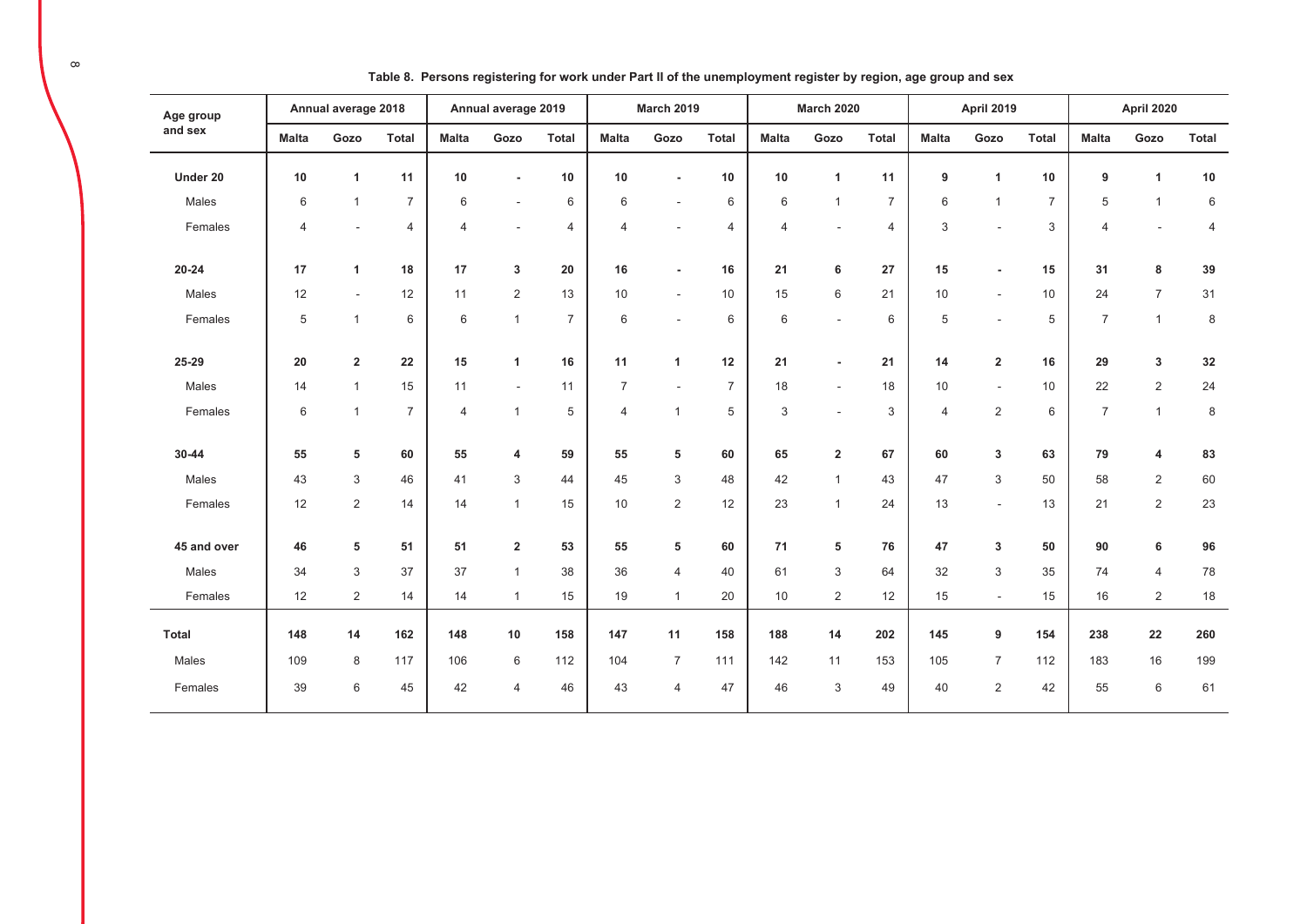|  |  | Table 9. Persons registering for work under Part II of the unemployment register by duration of registration and sex |
|--|--|----------------------------------------------------------------------------------------------------------------------|
|  |  |                                                                                                                      |

| <b>Duration of</b><br>registration | Annual average |                | <b>March</b> |      | April |      |
|------------------------------------|----------------|----------------|--------------|------|-------|------|
| and sex                            | 2018           | 2019           | 2019         | 2020 | 2019  | 2020 |
| Under 21 weeks                     | 155            | 148            | 142          | 187  | 142   | 248  |
| Males                              | 112            | 104            | 99           | 140  | 102   | 188  |
| Females                            | 43             | 44             | 43           | 47   | 40    | 60   |
| 21 to 52 weeks                     | 7              | 10             | 16           | 15   | 12    | 12   |
| Males                              | 5              | 8              | 12           | 13   | 10    | 11   |
| Females                            | 2              | $\overline{2}$ | 4            | 2    | 2     | 1    |
| <b>Total</b>                       | 162            | 158            | 158          | 202  | 154   | 260  |
| Males                              | 117            | 112            | 111          | 153  | 112   | 199  |
| Females                            | 45             | 46             | 47           | 49   | 42    | 61   |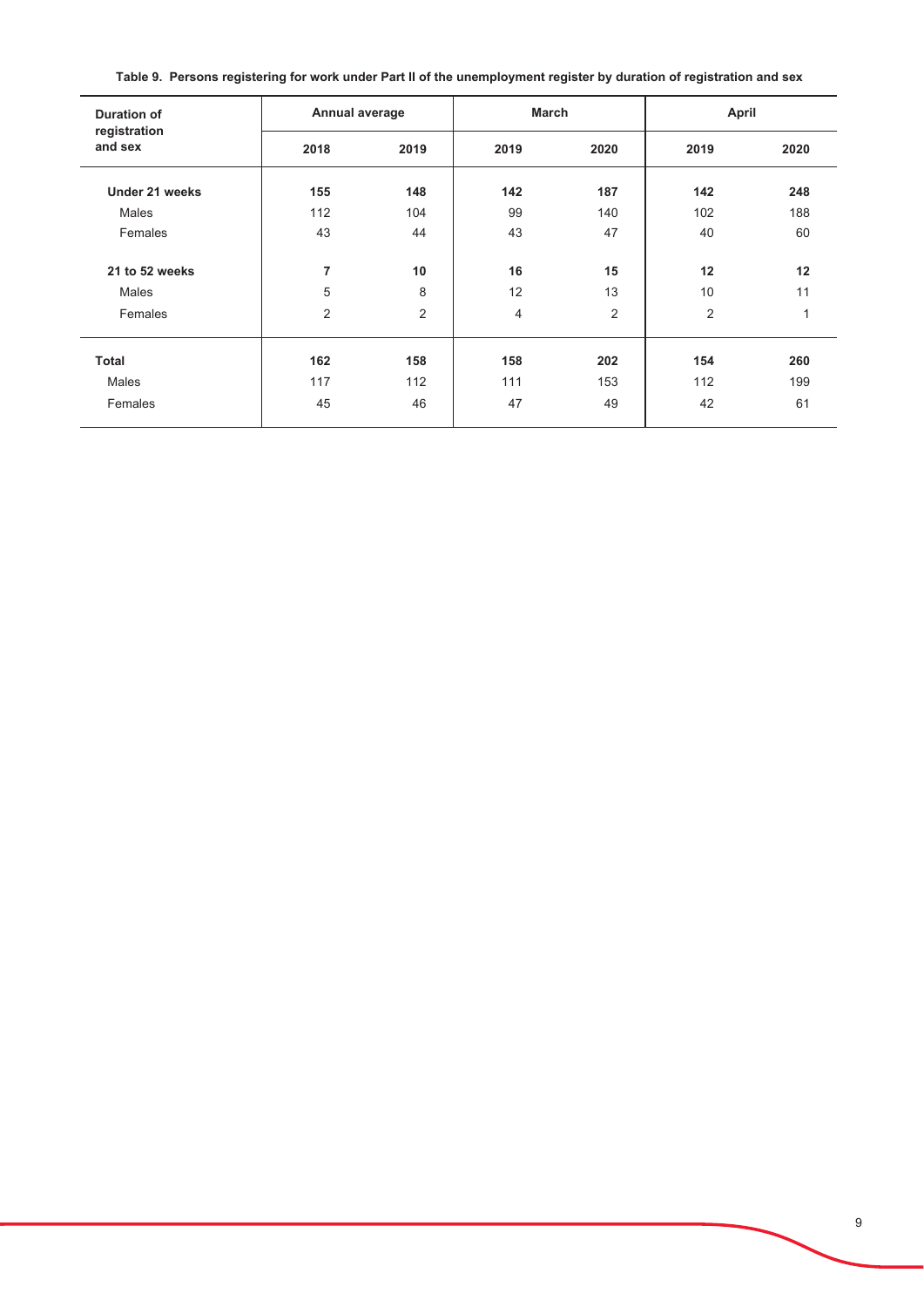| Table 10. Persons registering for work under Part II of the unemployment register by sex and main type of occupation sought |  |
|-----------------------------------------------------------------------------------------------------------------------------|--|
|                                                                                                                             |  |

|                                                    | Annual average 2018 |               |                |                          |       |       | <b>March 2019</b> |       |                          |        |                |       |                | <b>April 2019</b> |               |                          |       |       |  |  |
|----------------------------------------------------|---------------------|---------------|----------------|--------------------------|-------|-------|-------------------|-------|--------------------------|--------|----------------|-------|----------------|-------------------|---------------|--------------------------|-------|-------|--|--|
| Occupation (ISCO 08)                               | <b>Males</b>        |               | <b>Females</b> |                          | Total |       | <b>Males</b>      |       | Females                  |        | Total          |       | <b>Males</b>   |                   | Females       |                          | Total |       |  |  |
|                                                    | No.                 | $\frac{0}{n}$ | No.            | $\%$                     | No.   | $\%$  | No.               | $\%$  | No.                      | %      | No.            | %     | No.            | $\frac{0}{0}$     | No.           | $\frac{0}{0}$            | No.   | $\%$  |  |  |
| Managers                                           | 6                   | 5.1           | 2              | 4.4                      | 8     | 4.9   | 12                | 10.8  | 3                        | 6.4    | 15             | 9.5   | 6              | 5.4               | $\mathcal{P}$ | 4.8                      | 8     | 5.2   |  |  |
| Professionals                                      | 11                  | 9.4           | 3              | 6.7                      | 14    | 8.6   | 5                 | 4.5   | 2                        | 4.3    | $\overline{ }$ | 4.4   | 11             | 9.8               |               | $\overline{\phantom{a}}$ | 11    | 7.1   |  |  |
| Technicians and associate professionals            | 19                  | 16.2          | 10             | 22.2                     | 29    | 17.9  | 18                | 16.2  | 11                       | 23.4   | 29             | 18.4  | 15             | 13.4              | 6             | 14.3                     | 21    | 13.6  |  |  |
| Clerical support workers                           | 23                  | 19.7          | 19             | 42.2                     | 42    | 25.9  | 26                | 23.4  | 18                       | 38.3   | 44             | 27.8  | 23             | 20.5              | 19            | 45.2                     | 42    | 27.3  |  |  |
| Service and sales workers                          | 19                  | 16.2          | 9              | 20.0                     | 28    | 17.3  | 10                | 9.0   | 11                       | 23.4   | 21             | 13.3  | 12             | 10.7              | 11            | 26.2                     | 23    | 14.9  |  |  |
| Skilled agricultural, forestry and fishery workers | 5                   | 4.3           | $\overline{a}$ | $\overline{\phantom{a}}$ | 5     | 3.1   | 5                 | 4.5   |                          | 2.1    | 6              | 3.8   | $\overline{ }$ | 6.3               |               | $\overline{a}$           | -     | 4.5   |  |  |
| Craft and related trades workers                   | 17                  | 14.5          | $\overline{a}$ | $\sim$                   | 17    | 10.5  | 16                | 14.4  | $\overline{\phantom{a}}$ |        | 16             | 10.1  | 15             | 13.4              |               | $\overline{a}$           | 15    | 9.7   |  |  |
| Plant and machine operators and assemblers         | 8                   | 6.8           |                | 2.2                      | 9     | 5.6   | 10                | 9.0   | $\overline{\phantom{a}}$ | $\sim$ | 10             | 6.3   | 11             | 9.8               | 3.0           | 7.1                      | 14    | 9.1   |  |  |
| Elementary occupations                             | 9                   | 7.7           |                | 2.2                      | 10    | 6.2   | 9                 | 8.1   |                          | 2.1    | 10             | 6.3   | 12             | 10.7              |               | 2.4                      | 13    | 8.4   |  |  |
| Total                                              | 117                 | 100.0         | 45             | 100.0                    | 162   | 100.0 | 111               | 100.0 | 47                       | 100.0  | 158            | 100.0 | 112            | 100.0             | 42            | 100.0                    | 154   | 100.0 |  |  |

|                                                    | Annual average 2019 |               |                          |                          |              |               |              | <b>March 2020</b> |                          | April 2020    |       |               |                |               |                |                          |       |       |
|----------------------------------------------------|---------------------|---------------|--------------------------|--------------------------|--------------|---------------|--------------|-------------------|--------------------------|---------------|-------|---------------|----------------|---------------|----------------|--------------------------|-------|-------|
| Occupation (ISCO 08)                               | <b>Males</b>        |               | <b>Females</b>           |                          | <b>Total</b> |               | <b>Males</b> |                   | <b>Females</b>           |               | Total |               | <b>Males</b>   |               | <b>Females</b> |                          | Total |       |
|                                                    |                     | $\frac{0}{0}$ | No.                      | $\%$                     | No.          | $\frac{0}{0}$ | No.          | $\%$              | No.                      | $\frac{0}{0}$ | No.   | $\frac{0}{0}$ | No.            | $\frac{0}{0}$ | No.            | %                        | No.   | %     |
| Managers                                           |                     | 7.1           | 2                        | 4.3                      | 10           | 6.3           | 11           | 7.2               | 3                        | 6.1           | 14    | 6.9           | 24             | 12.1          | 5              | 8.2                      | 29    | 11.2  |
| Professionals                                      | 9                   | 8.0           |                          | 6.5                      | 12           | 7.6           | 10           | 6.5               |                          |               | 10    | 5.0           | 16             | 8.0           | 6              | 9.8                      | 22    | 8.5   |
| Technicians and associate professionals            | 16                  | 14.3          |                          | 17.4                     | 24           | 15.2          | 30           | 19.6              | 10                       | 20.4          | 40    | 19.8          | 43             | 21.6          | 12             | 19.7                     | 55    | 21.2  |
| Clerical support workers                           | 22                  | 19.6          | 22                       | 47.8                     | 44           | 27.8          | 37           | 24.2              | 24                       | 49.0          | 61    | 30.2          | 37             | 18.6          | 21             | 34.4                     | 58    | 22.3  |
| Service and sales workers                          | 14                  | 12.5          | 8                        | 17.4                     | 22           | 13.9          | 18           | 11.8              | 9                        | 18.4          | 27    | 13.4          | 22             | 11.1          | 13             | 21.3                     | 35    | 13.5  |
| Skilled agricultural, forestry and fishery workers |                     | 3.6           |                          | $\overline{a}$           |              | 2.5           |              | 2.6               | $\overline{\phantom{a}}$ |               | 4     | 2.0           | $\overline{4}$ | 2.0           |                |                          |       | 1.5   |
| Craft and related trades workers                   | 17                  | 15.2          | $\overline{\phantom{a}}$ | $\overline{\phantom{a}}$ | 17           | 10.8          | 17           | 11.1              | $\Omega$                 | 4.1           | 19    | 9.4           | 25             | 12.6          |                | $\overline{\phantom{a}}$ | 25    | 9.6   |
| Plant and machine operators and assemblers         | 10                  | 8.9           | $\overline{2}$           | 4.3                      | 12           | 7.6           | 8            | 5.2               |                          | 2.0           | 9     | 4.5           | 11             | 5.5           | $\overline{2}$ | 3.3                      | 13    | 5.0   |
| Elementary occupations                             | 12                  | 10.7          |                          | 2.2                      | 13           | 8.2           | 18           | 11.8              | $\overline{\phantom{a}}$ |               | 18    | 8.9           | 17             | 8.5           | $\overline{2}$ | 3.3                      | 19    | 7.3   |
| Total                                              | 112                 | 100.0         | 46                       | 100.0                    | 158          | 100.0         | 153          | 100.0             | 49                       | 100.0         | 202   | 100.0         | 199            | 100.0         | 61             | 100.0                    | 260   | 100.0 |

Note: Percentage totals may not add up due to rounding.